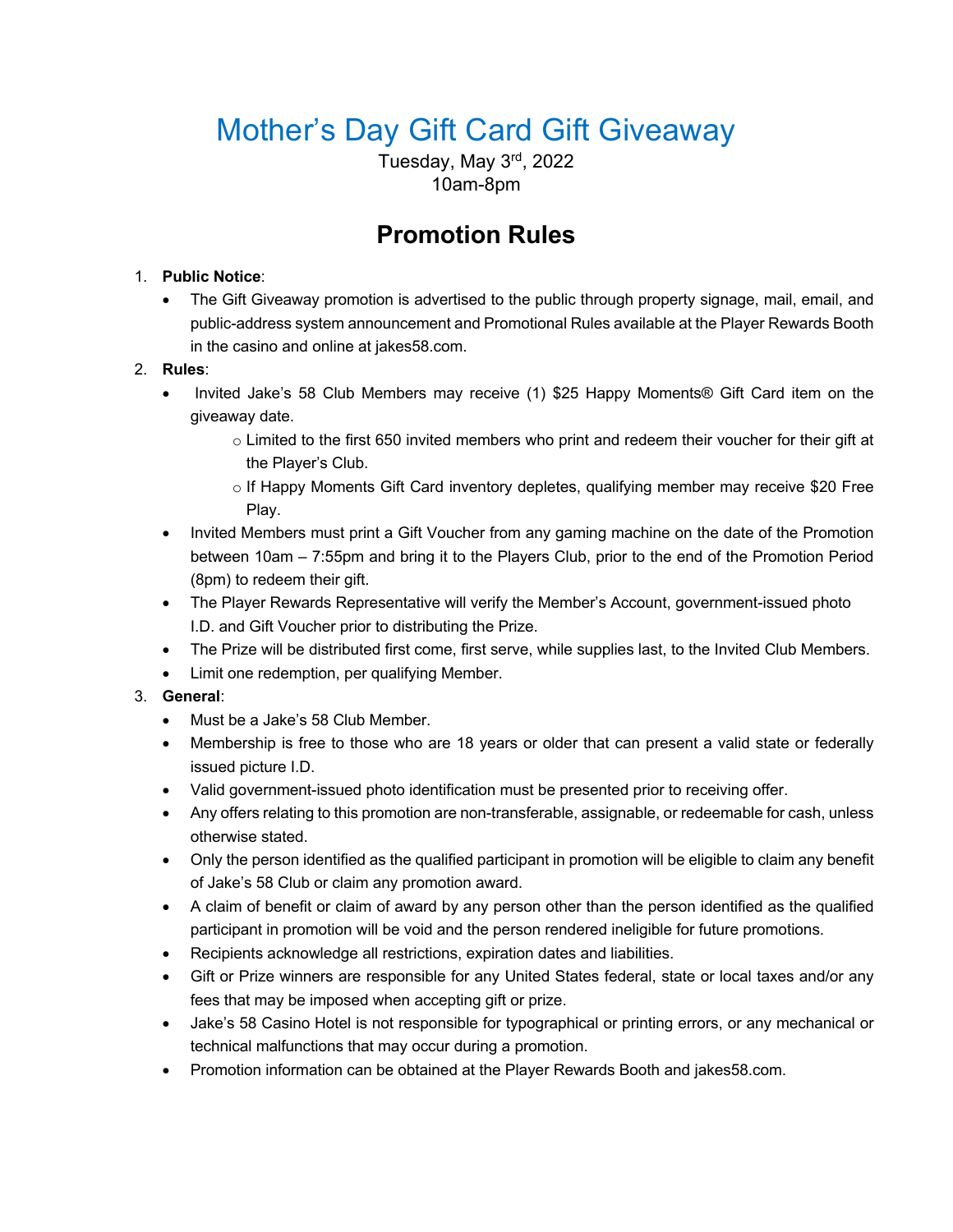- Any person attempting to defraud or in any way tamper with the promotion mechanics and/or implementation will be declared ineligible and may be prosecuted to the full extent of the law.
- Jake's 58 Casino Hotel reserves the right to make changes in the rules of this promotion, facilitate manually, or cancel all or any part of it and not award any offer for any reason at any time without prior notice.
- Jake's 58 Casino Hotel reserves the right to delay promotion engagement due to unforeseeable issues until such time as the promotion may proceed.

#### 4. **Eligibility**:

• Based on trackable activity. The following persons or categories of persons are not eligible to participate: employees of Jake's 58 Casino Hotel and its subsidiaries and affiliates, people key licensed or employed by the New York State Gaming Commission; vendors directly associated with this contest, their subsidiaries, affiliates and agencies, and any immediate family members residing in the same household of any of the foregoing individuals. Any licensee, registrant, contractor, subcontractor, consultant, officer, or employee of a contractor, subcontractor, licensee, registrant or consultant, that is directly involved in the operation or observation of New York State video gaming or New York State video gaming drawings or the processing of New York State video gaming prize claims or payments. All federal, state and local rules and regulations apply. Void where prohibited or restricted by law. Participants are responsible to ensure that his or her Jake's 58 Club card is properly inserted into the card reader. By participating in this promotion, participants agree to abide by all terms of these official rules.

#### 5. **Limit of Participation**:

• By participating in promotion, participants agree to abide by all terms of these official rules. Jake's 58 Casino Hotel, their respective affiliates, subsidiaries, parent corporations, and their respective officers, directors, shareholders, employees and agents are not responsible for any late, lost, incorrect, misdirected or inaccurate entry information; human error; technical malfunctions; failures, omission, interruption, deletion or defect of any telephone network, computer on-line system, computer equipment, servers, providers, software or satellite transmission, including any injury or damage to participant or any other person relating to or resulting from participation in this promotion. Furthermore, neither sponsors nor any of the aforementioned are responsible for theft, tampering, destruction or unauthorized access to, or alteration of, applications, data processing that is processed late, incorrectly or is incomplete or lost due to computer or electronic malfunction; printing or other errors; or any combination thereof. False and/or deceptive entries or acts shall render participants ineligible. Promotional offer materials that have been tampered with or altered are void.

#### 6. **Terms and Conditions**:

• This promotion is subject to all applicable federal, state and local laws. By participating, guests agree to be bound by these Official Rules and the decisions of Jake's 58 Casino Hotel and waive any right to claim ambiguity in the promotion or these Official Rules.

## 7. **Liability**:

• Participants also agree to release, discharge, indemnify, and hold harmless the Sponsor, vendors associated with this promotion and the respective officers and employees of these entities, from and against any claims, damages or liability due to any injuries, damages or losses to any person (including death) or property of any kind resulting in whole or in part, directly or indirectly, from acceptance, possession, use or misuse of any prize or participation in this promotion.